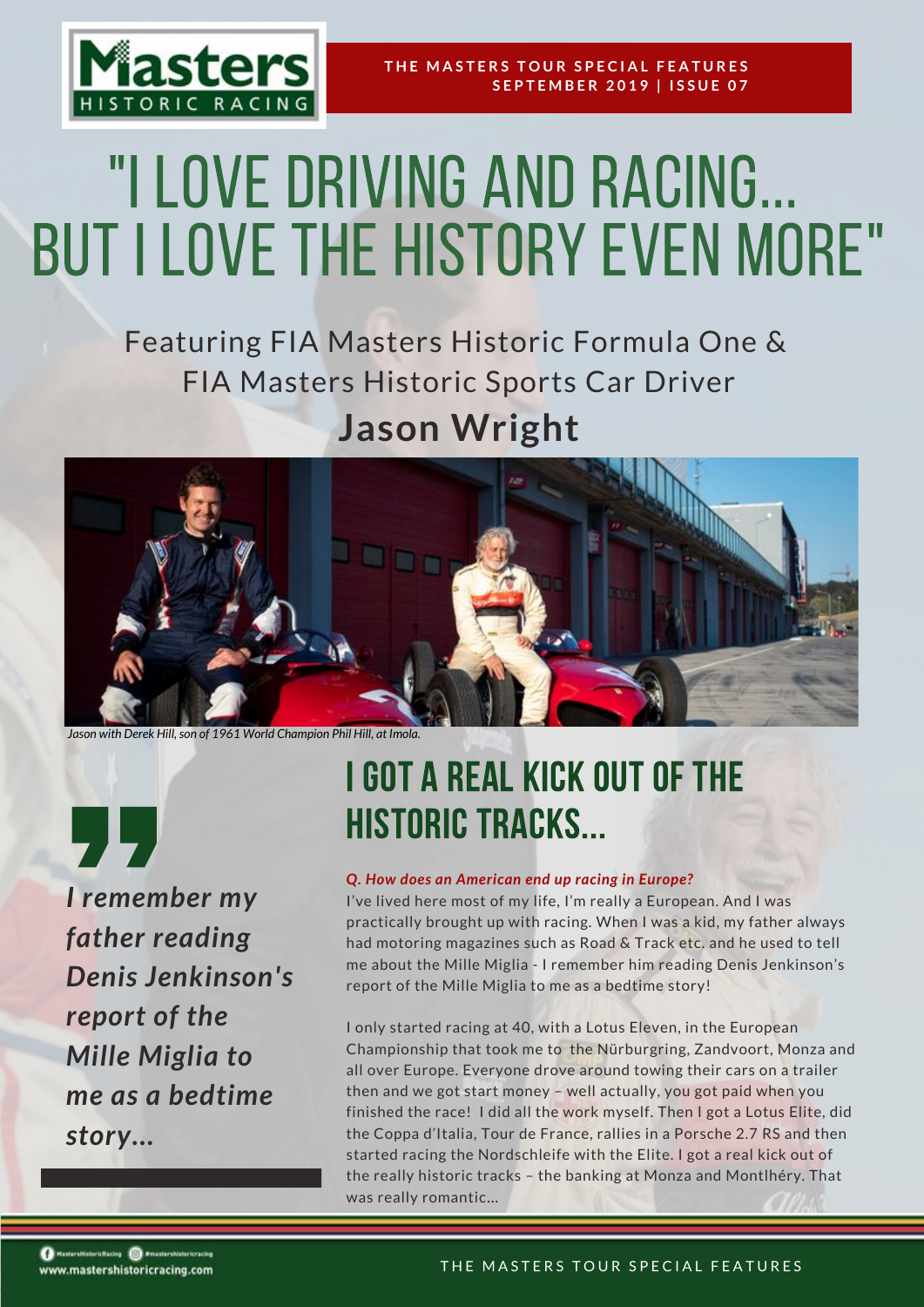



*Jason in his Lola T70 Mk3b, Brands Hatch*

# I'd seen a sports car race at Silverstone and thought... this is what I want to do

# *Q. You've been with Masters for a long time. Can you remember your first-ever Masters event?*

Everything kind of progressed from the early days. I'd seen a sportscar race at Silverstone that went into dusk, and thought, this is what I want to do. So, I went looking for a Chevron B8 to race but then the Lola T70 that I still race today showed up and I bought that instead! My first Masters race was Mugello in 2007. I feel like I'm linked to Masters in some kind of strange way; together with Carol Spagg and Peter Hannen we created the Gentlemen Drivers series and also the Sports-Racing Challenge. Ron took over both series from Carol in 2006, and they morphed into what they are today – Masters Gentlemen Drivers and the FIA Masters Historic Sports Car Championship. I'm still the Italian editor to Carol's magazine but did you know that I used to do my own Jenks-style Continental Notes in Historic Motor Racing News? Jenks (Denis Jenkinson), was an outspoken journalist for 3 decades, partnered Moss in the '55 Mille Miglia and was one of the most influential people in my life…

#### *Q. Best car you ever drove?*

My Shadow DN8! Once you've tasted that you never go back, it's just the greatest car in the world. I never thought about another F1 car, I'm really attached to this thing.

#### **Q. And the worst?**

I'm very fussy about what I drive, so in truth I haven't had any nasty stuff to deal with.

#### **Q. Your favourite circuit?**

The Nordschleife! It's a road in the country. Most circuits today, people are not thinking about the consequences of going off. Apart from that, Zandvoort is magic too, that's one of my favourite tracks.

#### *Q. Why doesn't Masters go to...?*

I'd like to go back to Monza. Imola or Mugello would be great too. Dijon, Jarama, Estoril – I liked all of those.



*Masters Driver, Jason Wright*



*Did you know I used to do my own Jenks-style Continental Notes in Historic Motor Racing News?*